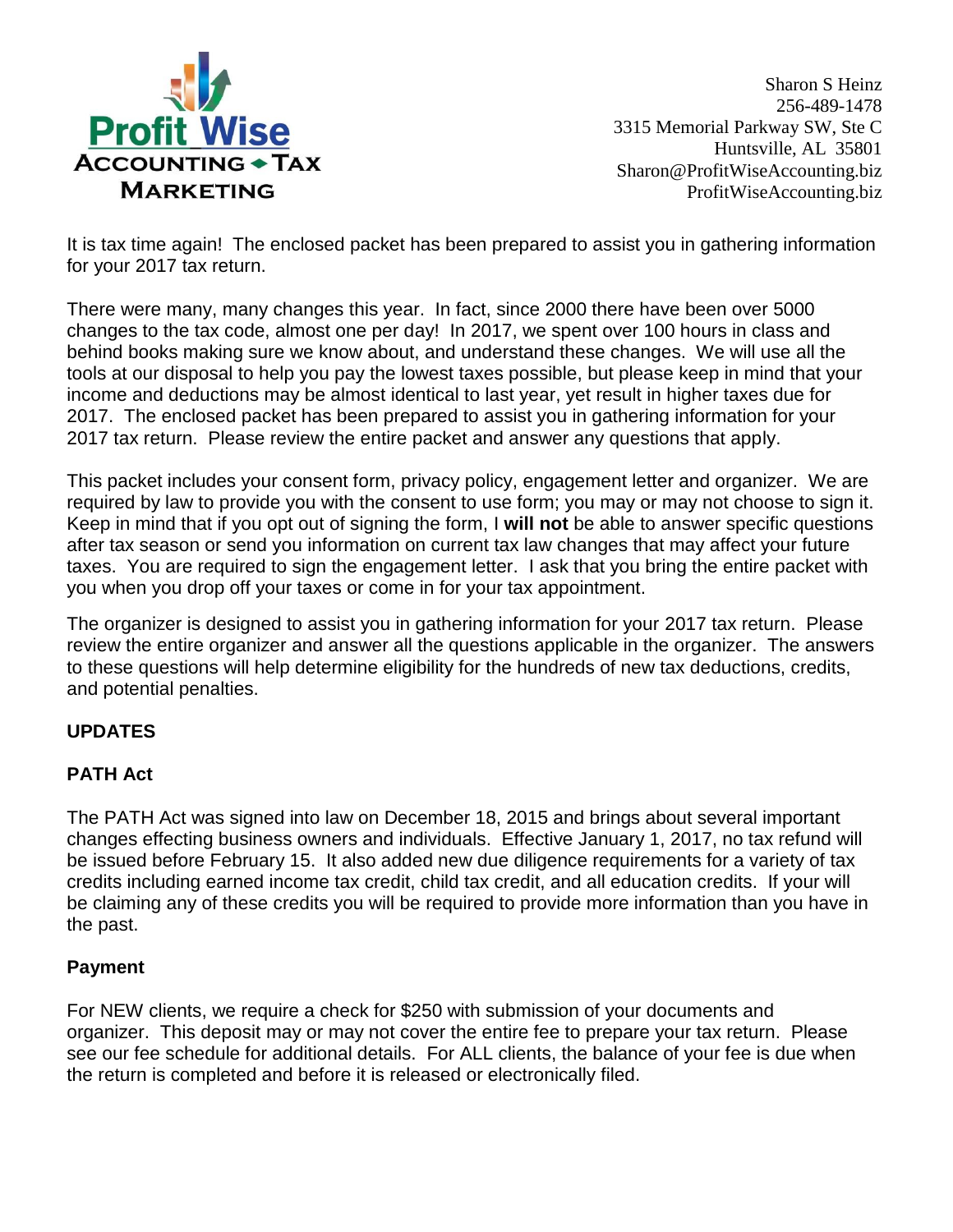### **Schedule**

Please feel free to use our online calendar to schedule your appointment. You can find the calendar on the home page of our website – ProfitWiseAccountig.biz

Bring this packet and all supporting documents, including W-2 and 1099 statements, to your taxpreparation appointment. I appreciate your trust in our business. Please feel free to contact me at 256-489-1478 if you have any questions or need additional information

Sincerely,

Sharon S Heinz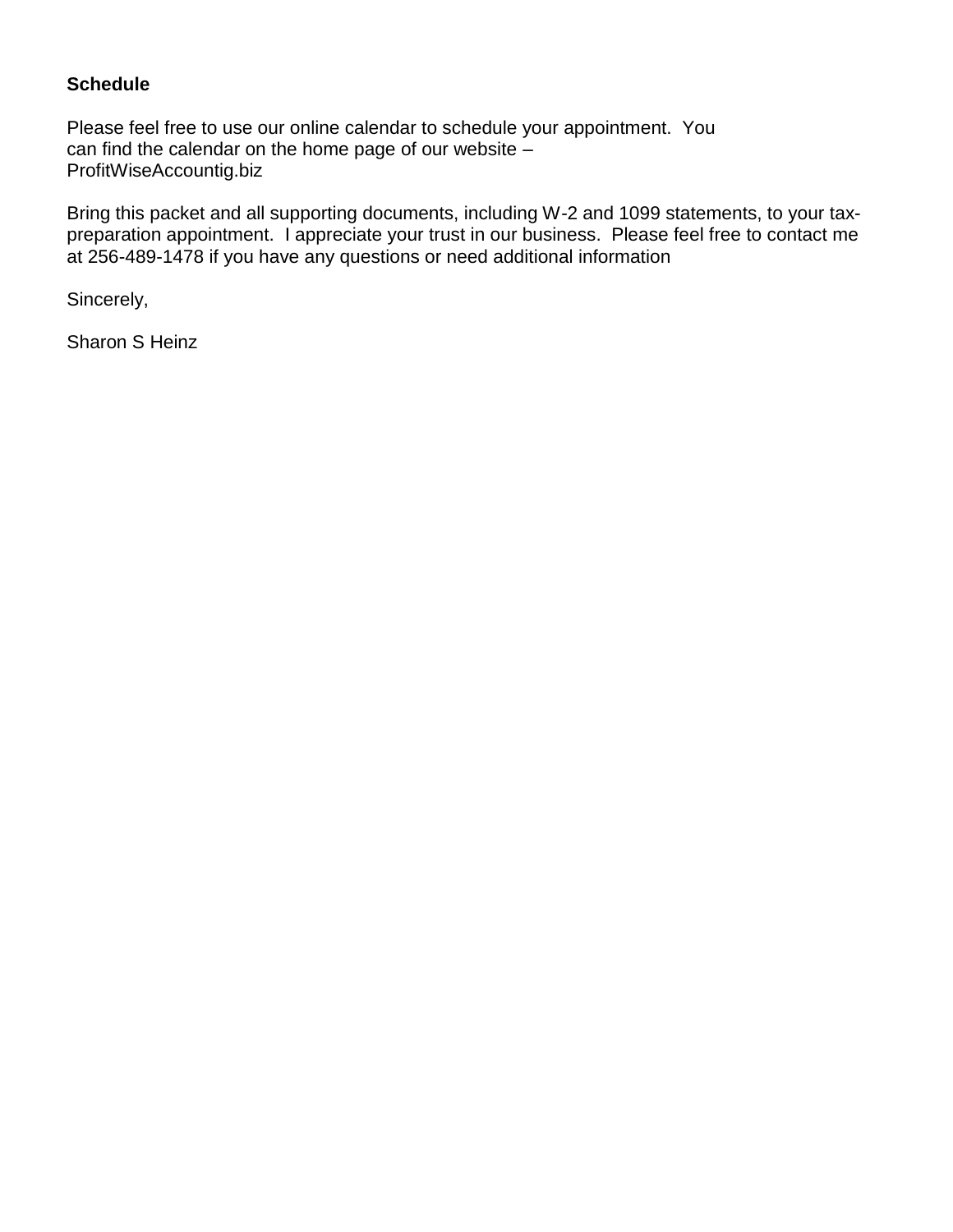

Sharon S Heinz 256-489-1478 3315 Memorial Parkway SW, Ste C Huntsville, AL 35801 Sharon@ProfitWiseAccounting.biz ProfitWiseAccounting.biz

Thank you for choosing Profit Wise Accounting and Tax Services to assist you with your 2017 taxes. This engagement letter represents the entire agreement regarding the services described herein and supersedes all prior negotiations, proposals, representations or agreements, written or oral, regarding these services.

The Internal Revenue Service imposes penalties on taxpayers, and on us as tax return preparers, for failure to observe due care in reporting for income tax returns. In order to ensure an understanding of our mutual responsibilities, we ask all clients for whom we prepare tax returns to confirm the following arrangement.

We will prepare your 2017 federal and Alabama state income tax returns from information you furnish to us. We will depend on you to provide the information we need to prepare complete and accurate returns. We will not audit, review, compile or otherwise verify the data you submit although we may ask you to clarify some items.

If you have taxable activities in a state other than that specifically listed you are responsible for providing our firm with all information necessary to prepare any additional applicable states(s) or local income tax returns as well as informing us of the applicable states.

Please note that any person or entity subject to the jurisdiction of the United States (includes individuals, corporations, partnerships, trusts and estates) having a financial interest in, or a signature authority over, bank accounts, securities, or other financial accounts having a value exceeding \$10,000 in a foreign country, shall report such a relationship. Failure to disclose the required information to the U.S. Department of the Treasury may result in substantial civil and/or criminal penalties.

Our fee does not include responding to inquires or examinations by taxing authorities. However, we are available to help you and our fees for such services are at our standard hourly rates and would be covered under a separate engagement letter. You agree to immediately notify us upon receipt of any correspondence from any agency covered by this letter. Please do not respond to or click on any links from emails purportedly from the IRS: the IRS never initiates correspondence via e-mail and any such emails are attempts to steal your identity.

We will use our professional judgment in preparing your returns. We will adopt whatever position you request on your return so long as it is consistent with the codes, regulations, and interpretations that have been promulgated. If the Internal Revenue Service should later contest the position taken, there may be an assessment of additional tax plus interest and penalties. We assume no liability for any such additional penalties and assessments.

If we are asked to disclose any privileged communication, unless we are required to disclose the communication by law, we will not provide such disclosure until you have had an opportunity to argue the communication is privileged. Your confidentiality privilege can be inadvertently waived if you discuss the contents of any communication with a third party, such as a lending institution, a friend, or a business associate.

We will return your original records to you at the end of this engagement. You should securely store these records, along with all supporting documents, canceled checks, mileage logs, etc., as these items may later be needed to prove accuracy and completeness of a return. We will retain copies of our work papers for your engagement for three years, after which these documents will be destroyed. These work papers are not a substitute for the originals and should not be relied upon as such.

The Patient Protection and Affordable Care Act of 2010 requires most people to have health insurance by 2014. Taxpayers who enrolled for health care through the marketplace may be eligible for the premium tax credit. Taxpayers that do not have the "minimum essential coverage" and do not meet an exemption will be required to make a shared responsibility payment with their 2017 federal income tax return. The IRS has created 5 new forms to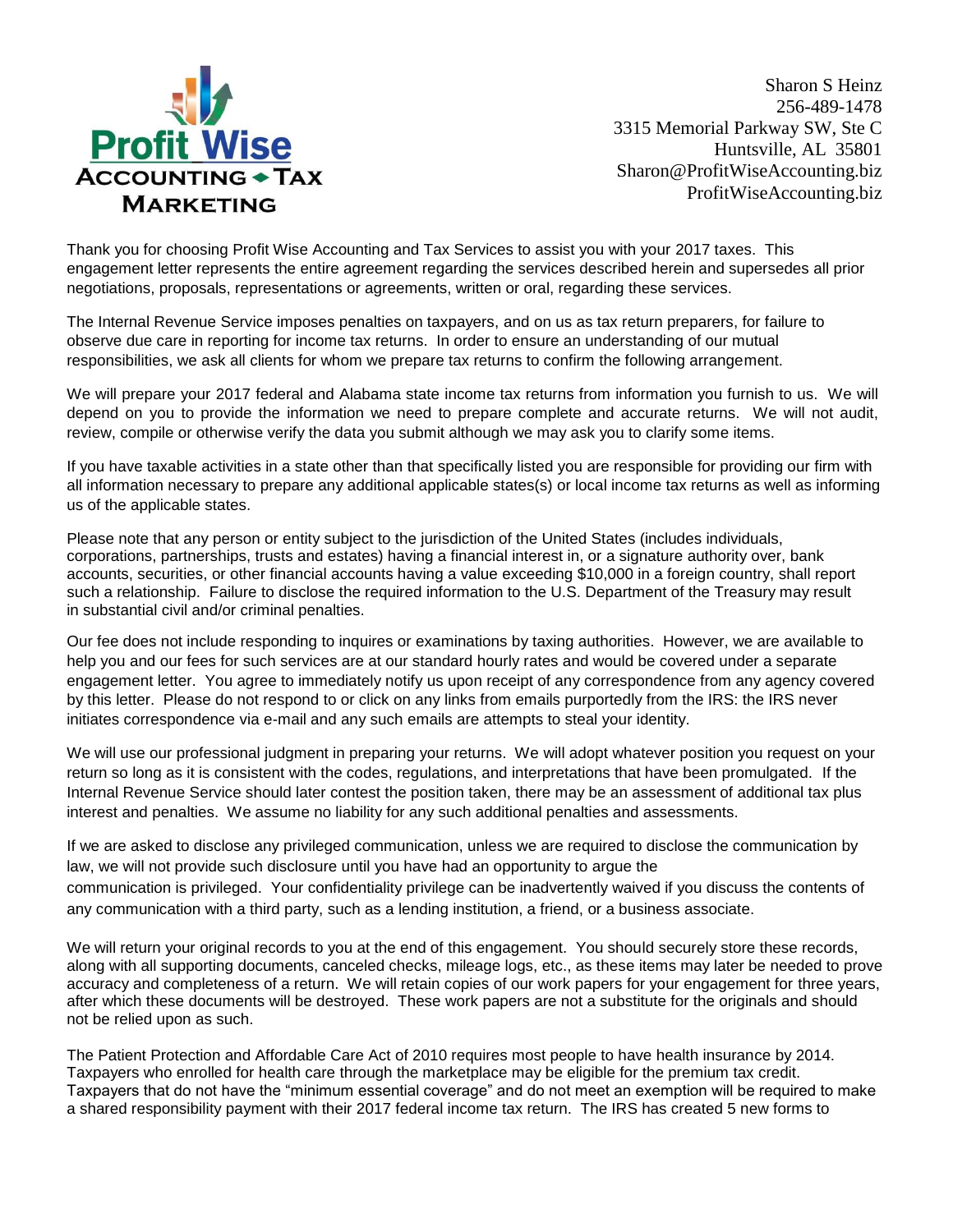address compliance with the Affordable Care Act. Your 2017 organizer will include a questionnaire to help us determine compliance and help determine if you are eligible for the premium tax credit or if you a subject to a shared responsibility payment.

For **NEW** clients, we require a check for \$250 with submission of your documents and organizer. You agree this retainer is **FULLY EARNED** upon submission of the documents. For **ALL** clients, the balance of your fee is due when the return is completed and before it is released or electronically filed.

Our firm may utilize electronic communication (i.e., fax and email) during this engagement. You consent to our firm's use of electronic communications and recognize and accept that we have no control over the unauthorized interception of these communications once they have been sent

You agree that you have reported all 2017 income you received including barter, crypto-currency, consumer toconsumer activity, cash based revenues and all other income whether received in-person, in-kind, or electronically.

Our engagement to prepare your 2017 tax returns will conclude with the delivery of the completed returns to you (if paper filing) or your signing, and the subsequent submittal, of your tax return (if e-filing). If you have not selected to e-file your returns with our office, you will be solely responsible to file the returns with the appropriate taxing authorities. Review all tax-return documents carefully before signing them.

We appreciate your confidence in us and the opportunity to serve you. Please date and sign this letter to acknowledge your agreement with and acceptance of your responsibilities and the terms of this engagement. It is our policy to initiate services after we receive the executed engagement letter, associated paperwork, and retainer.

We appreciate your confidence in us. Please call 256-489-1478 if you have questions.

Sincerely,

Sharon S Heinz

Accepted By:

**Taxpayer** 

\_\_\_\_\_\_\_\_\_\_\_\_\_\_\_\_\_\_\_\_\_\_\_\_\_\_\_\_\_\_\_\_\_\_\_\_\_\_\_\_\_\_\_\_\_\_\_\_\_\_ Spouse (Both spouses must sign for preparation of joint returns.)

\_\_\_\_\_\_\_\_\_\_\_\_\_\_\_\_\_\_\_\_\_\_\_\_\_\_\_\_\_\_\_\_\_\_\_\_\_\_\_\_\_\_\_\_\_\_\_\_\_\_

\_\_\_\_\_\_\_\_\_\_\_\_\_\_\_\_\_\_\_\_\_\_\_\_\_\_\_\_\_\_\_\_\_\_\_\_\_\_\_\_\_\_\_\_\_\_\_\_\_\_

Date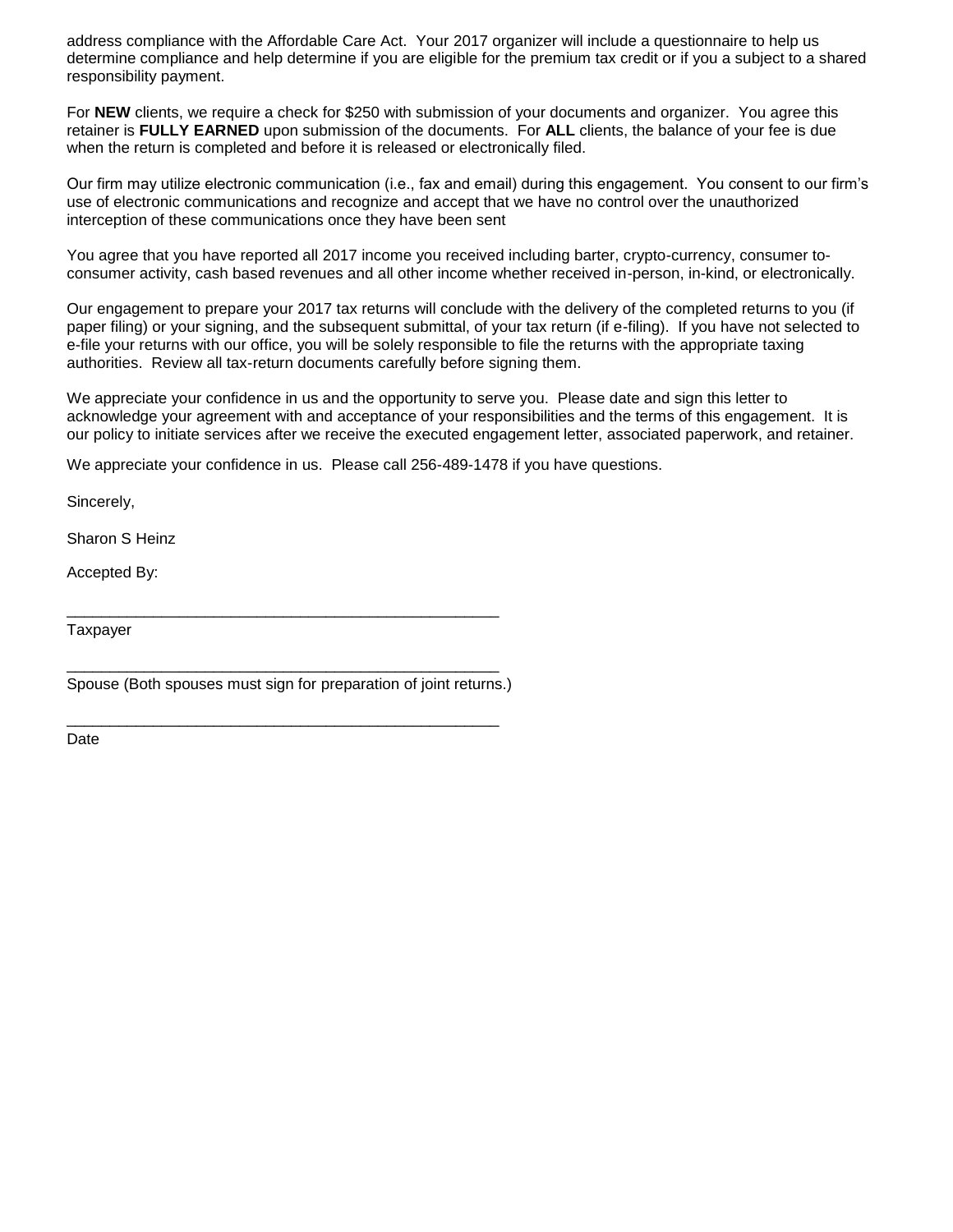

Sharon S Heinz 256-489-1478 3315 Memorial Parkway SW, Ste C Huntsville, AL 35801 Sharon@ProfitWiseAccounting.biz ProfitWiseAccounting.biz

### **PRIVACY POLICY**

As required by the Gramm-Leach-Bliley Act of 1999, please be aware of the privacy policy of this

firm. Your nonpublic personal information about you is collected from various sources:

• Information we receive from you on applications, tax preparation organizers, worksheets, client questionnaires and other documents you provide.

- Information you provide during personal interviews, telephone, email and chat conversations.
- Information about your transactions with us.
- Information we receive from others on your behalf.

#### **NON-DISCLOSURE**

Your nonpublic personal information is not disclosed to any person or party, except as required by law or to facilitate filing your tax return. Upon closing your account, your nonpublic personal information will not be disclosed to any person or party.

### **SECURITY**

Access to you information is restricted in a variety of ways:

• We handle all information you provide us with the utmost confidentiality. Your personal information will only be shared with members of our firm who need to know this information in order to complete the work you have hired our firm to do. We will not disclose your personal information to anyone outside our firm without your express written permission to do so, or unless we are legally required to do so.

• Physical security, electronic security safeguards and strict procedural measures consistent with federal standards are in place to protect your nonpublic personal information.

You should also be aware that anything you tell us during the interview for the preparation of your tax return is confidential, but not protected from the IRS. Privileged communications (those that are protected from IRS authority to compel our testimony) are limited to non-criminal tax advice on matters before the IRS or noncriminal tax proceedings in federal courts. Although we consider any information you provide us as confidential, return preparation engagements are not covered by advisor-client privilege. If you feel the nature of any subject matter to be discussed requires protected communications, please raise that issue so that we can discuss your possible need to consult with an attorney for legal advice.

If you have any questions about our privacy policy, please contact us.

Sincerely,

Sharon S Heinz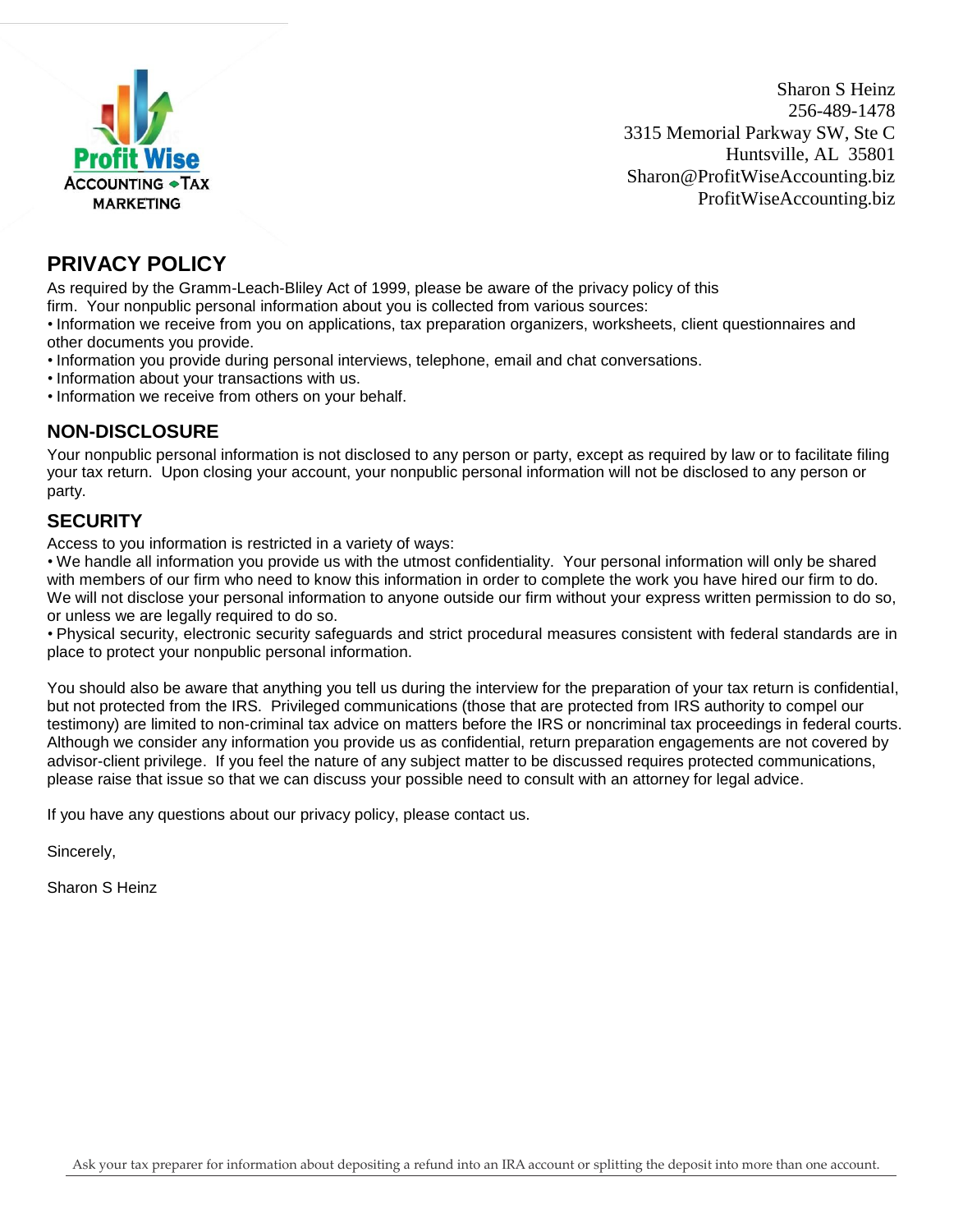# **2017 Individual Taxpayer with Sole Proprietor Organizer**

| <b>Name of Taxpayer</b>                                                                                                                                                                      |                        |                   |                | SS#            |                                      |     |                                           |                 |                       |           |
|----------------------------------------------------------------------------------------------------------------------------------------------------------------------------------------------|------------------------|-------------------|----------------|----------------|--------------------------------------|-----|-------------------------------------------|-----------------|-----------------------|-----------|
|                                                                                                                                                                                              | First                  | M.I.              | Last           |                | Email                                |     |                                           |                 |                       |           |
| Occupation                                                                                                                                                                                   |                        |                   | Date of birth  |                |                                      |     | Are you new to our firm?                  |                 |                       | Yes No    |
| Address                                                                                                                                                                                      |                        |                   | City           |                |                                      |     | State                                     |                 | Zip                   |           |
| Cell phone                                                                                                                                                                                   |                        |                   | Home phone     |                |                                      |     | Work phone                                |                 |                       |           |
| <b>Name of Spouse</b>                                                                                                                                                                        |                        |                   |                |                |                                      |     | SS#                                       |                 |                       |           |
|                                                                                                                                                                                              | First                  | M.I.              | Last           |                | Email                                |     |                                           |                 |                       |           |
| Occupation                                                                                                                                                                                   |                        |                   | Date of birth  |                |                                      |     | Are you new to our firm?                  |                 |                       | Yes No    |
| (Enter information below only if different from Taxpayer)                                                                                                                                    |                        |                   |                |                |                                      |     |                                           |                 |                       |           |
| Address                                                                                                                                                                                      |                        |                   | City           |                |                                      |     | <b>State</b>                              |                 | Zip                   |           |
| County                                                                                                                                                                                       |                        |                   | Home phone     |                |                                      |     | Work or cell                              |                 |                       |           |
| If you moved during 2017, enter your previous address.                                                                                                                                       |                        |                   |                |                | Date of move                         |     |                                           |                 |                       |           |
| Were you divorced or separated during the year?<br>Have you received any notice from the IRS or state revenue department within the past year?<br>Names of dependent children                |                        | Yes               | N <sub>o</sub> |                | Were there any deaths in the family? | Yes | N <sub>o</sub><br>Months lived in         | Relationship to | N <sub>0</sub><br>Yes | College   |
| Child's full name                                                                                                                                                                            |                        | Social Security # |                |                | Date of birth                        |     | home in 2017                              | taxpayer        |                       | student?  |
|                                                                                                                                                                                              |                        |                   |                |                |                                      |     |                                           |                 |                       |           |
| Did any of the children have income above \$1,050 for the year?<br>Is it anticipated that a different taxpayer will seek to claim a child listed above as their dependent for tax year 2017? |                        |                   | Yes            | N <sub>o</sub> |                                      |     | Do any of the children have a disability? |                 | Yes<br><b>No</b>      | Yes<br>No |
| Other dependents or people who lived with you<br>Name                                                                                                                                        |                        | Social Security # |                |                | Date of birth                        |     | Relationship                              | Income          |                       |           |
|                                                                                                                                                                                              |                        |                   |                |                |                                      |     |                                           |                 |                       |           |
|                                                                                                                                                                                              |                        |                   |                |                |                                      |     |                                           |                 |                       |           |
| If you are due a refund, would you like it directly deposited into your bank account? Name of bank                                                                                           |                        |                   |                |                |                                      |     |                                           |                 |                       |           |
| Checking<br>Savings                                                                                                                                                                          | Routing transit number |                   |                |                | Account number                       |     |                                           |                 |                       |           |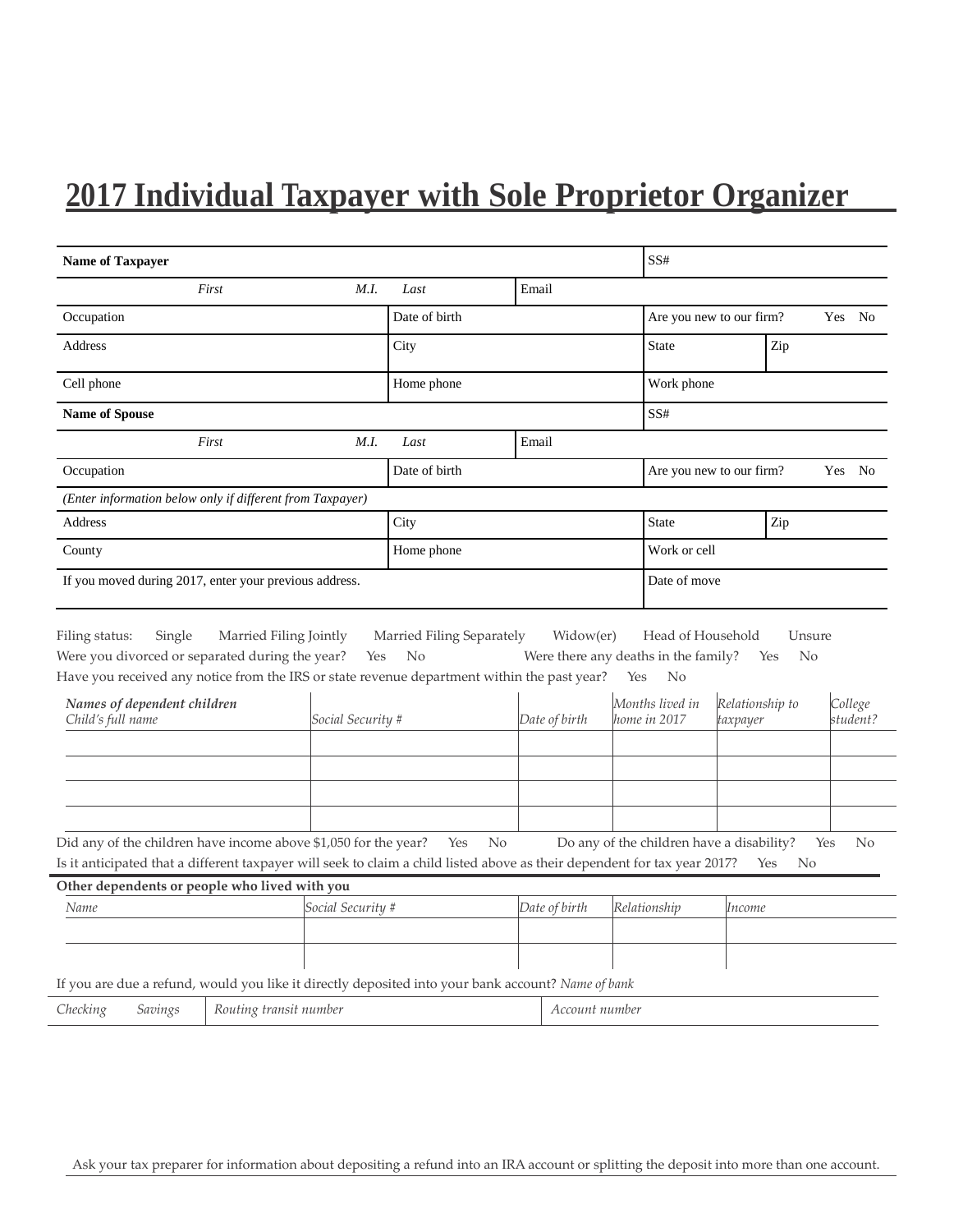# **Questions—All Taxpayers** *(Provide related statements or other documentation.)*

"You" refers to both taxpayer and spouse—enter "?" if unsure about a question.

|                                                                                                          | Yes                                                                                                                         |                                                                                                          | No Are either you or your spouse legally blind?                |                                                                                                                   |                          |                               |          |     |  |  |  |  |  |
|----------------------------------------------------------------------------------------------------------|-----------------------------------------------------------------------------------------------------------------------------|----------------------------------------------------------------------------------------------------------|----------------------------------------------------------------|-------------------------------------------------------------------------------------------------------------------|--------------------------|-------------------------------|----------|-----|--|--|--|--|--|
|                                                                                                          | Yes                                                                                                                         | No                                                                                                       |                                                                | Did you pay or receive alimony in 2017? Paid/Received \$<br>Recipient's SS#                                       |                          |                               |          |     |  |  |  |  |  |
|                                                                                                          | Yes                                                                                                                         | $\rm No$                                                                                                 |                                                                | Did you have health insurance for you, your spouse, and all dependents for the entire year?                       |                          |                               |          |     |  |  |  |  |  |
|                                                                                                          | Yes                                                                                                                         | No                                                                                                       | Did you purchase health insurance through a public exchange?   |                                                                                                                   |                          |                               |          |     |  |  |  |  |  |
|                                                                                                          | Yes                                                                                                                         | Will there be any significant changes in income or deductions next year, such as retirement?<br>$\rm No$ |                                                                |                                                                                                                   |                          |                               |          |     |  |  |  |  |  |
|                                                                                                          | Yes                                                                                                                         | No                                                                                                       | Have you paid alternative minimum tax (AMT) in previous years? |                                                                                                                   |                          |                               |          |     |  |  |  |  |  |
|                                                                                                          | Yes                                                                                                                         | $\rm No$                                                                                                 |                                                                | Did you pay anyone for domestic services in your home?                                                            |                          |                               |          |     |  |  |  |  |  |
| <b>LIFESTYLE &amp; TAXES</b><br>Did you purchase a new energy-efficient car, truck, or van?<br>Yes<br>No |                                                                                                                             |                                                                                                          |                                                                |                                                                                                                   |                          |                               |          |     |  |  |  |  |  |
|                                                                                                          | Are you involved in bankruptcy, foreclosure, repossession, or had any debt (including credit cards) cancelled?<br>Yes<br>No |                                                                                                          |                                                                |                                                                                                                   |                          |                               |          |     |  |  |  |  |  |
| Are you a member of the military?<br>$\rm No$<br>Yes                                                     |                                                                                                                             |                                                                                                          |                                                                |                                                                                                                   |                          |                               |          |     |  |  |  |  |  |
|                                                                                                          | Yes                                                                                                                         | $\rm No$                                                                                                 | Were you a citizen of or lived in a foreign country?           |                                                                                                                   |                          |                               |          |     |  |  |  |  |  |
|                                                                                                          | Yes                                                                                                                         | No                                                                                                       |                                                                | Do you own or have financial interest in a foreign bank or financial account?                                     |                          |                               |          |     |  |  |  |  |  |
|                                                                                                          | Yes                                                                                                                         | No                                                                                                       | Designee's name                                                | Would you like to allow your tax preparer or another person to discuss your return with the IRS?<br>Phone number  |                          | PIN (any five digits)         |          |     |  |  |  |  |  |
|                                                                                                          | Yes                                                                                                                         | No                                                                                                       |                                                                | Were any children born or adopted in 2017? (Provide statement for other expenses.)                                |                          |                               |          |     |  |  |  |  |  |
|                                                                                                          | Yes                                                                                                                         | $\rm No$                                                                                                 | Were any children Year in                                      | Paid by you: Tuition \$                                                                                           | Student loan interest \$ |                               | Books \$ |     |  |  |  |  |  |
|                                                                                                          |                                                                                                                             |                                                                                                          | attending college? college                                     | Paid by student: Tuition \$                                                                                       | Student loan interest \$ |                               | Books \$ |     |  |  |  |  |  |
| CHILDREN & EDUCATION                                                                                     | Yes                                                                                                                         | No                                                                                                       |                                                                | Did you pay any tuition for a private school for a dependent or take classes yourself?                            |                          |                               |          |     |  |  |  |  |  |
|                                                                                                          |                                                                                                                             |                                                                                                          | Student                                                        |                                                                                                                   |                          | Amount paid \$                |          |     |  |  |  |  |  |
|                                                                                                          |                                                                                                                             |                                                                                                          | Name and address of school                                     |                                                                                                                   |                          |                               |          |     |  |  |  |  |  |
|                                                                                                          | Yes                                                                                                                         | No.                                                                                                      |                                                                | Did you pay for child or dependent care so you could work or go to school? (add statement if needed)              |                          |                               |          |     |  |  |  |  |  |
|                                                                                                          |                                                                                                                             |                                                                                                          | Name of provider                                               |                                                                                                                   |                          | EIN or SS #                   |          |     |  |  |  |  |  |
|                                                                                                          |                                                                                                                             |                                                                                                          | Address                                                        |                                                                                                                   |                          | Amount paid \$                |          |     |  |  |  |  |  |
|                                                                                                          | Yes                                                                                                                         | No                                                                                                       |                                                                | Do you have any children who earned more than \$2,100 of investment income?                                       |                          |                               |          |     |  |  |  |  |  |
|                                                                                                          | Yes                                                                                                                         | N <sub>o</sub>                                                                                           | Did you, or will you, contribute any money to an IRA for 2017? |                                                                                                                   |                          |                               |          |     |  |  |  |  |  |
| <b>INVESTMENTS</b>                                                                                       | Yes                                                                                                                         | $\rm No$                                                                                                 |                                                                | Did you roll over any amounts from a retirement account in 2017?                                                  |                          |                               |          |     |  |  |  |  |  |
|                                                                                                          | Yes                                                                                                                         | No                                                                                                       |                                                                | Did you sell or transfer any stock or sell rental or investment property?                                         |                          |                               |          |     |  |  |  |  |  |
|                                                                                                          | Yes                                                                                                                         | No                                                                                                       |                                                                | Did you have any investments become worthless or were you a victim of investment theft in 2017?                   |                          |                               |          |     |  |  |  |  |  |
|                                                                                                          | Yes                                                                                                                         | No I                                                                                                     |                                                                | Were you granted, or did you exercise, any employee stock options during 2017?                                    |                          |                               |          |     |  |  |  |  |  |
|                                                                                                          | Yes                                                                                                                         | No                                                                                                       |                                                                | Did you pay any interest on a loan for a boat or RV that has living quarters? If yes, provide details.            |                          |                               |          |     |  |  |  |  |  |
| DEDUCTIONS                                                                                               | Yes                                                                                                                         | $\rm No$                                                                                                 |                                                                | Did you pay sales taxes on a major purchase in 2017, such as a vehicle, boat, or home?                            |                          |                               |          |     |  |  |  |  |  |
|                                                                                                          | Yes                                                                                                                         | No                                                                                                       | Did you have any uninsured loss to your property in 2017?      |                                                                                                                   |                          |                               |          |     |  |  |  |  |  |
| <b>BUSINESS</b>                                                                                          | Yes                                                                                                                         | No                                                                                                       | Did you work from a home office or use your car for business?  |                                                                                                                   |                          |                               |          |     |  |  |  |  |  |
|                                                                                                          | Yes                                                                                                                         | No                                                                                                       | Did you receive any income from an installment sale?           |                                                                                                                   |                          |                               |          |     |  |  |  |  |  |
|                                                                                                          | Yes                                                                                                                         | No                                                                                                       |                                                                | Do you own a business or an interest in a partnership, corporation, LLC, farming activities, or other venture?    |                          |                               |          |     |  |  |  |  |  |
|                                                                                                          | Yes                                                                                                                         | No                                                                                                       |                                                                | Did you purchase or sell a main home during the year? If yes, provide closing statement.                          |                          |                               |          |     |  |  |  |  |  |
|                                                                                                          | Yes                                                                                                                         | No                                                                                                       |                                                                | If you sold a home, did you claim the First-Time Homebuyer Credit when it was purchased? If yes, provide details. |                          |                               |          |     |  |  |  |  |  |
| <b>HOME</b>                                                                                              | Yes                                                                                                                         | No                                                                                                       |                                                                | Did you refinance a mortgage or take a home equity loan? (Provide closing statement)                              |                          |                               |          |     |  |  |  |  |  |
|                                                                                                          | Yes                                                                                                                         | No                                                                                                       |                                                                | Did you use any mortgage loan proceeds for purposes other than to buy, build, or substantially improve your home? |                          |                               |          |     |  |  |  |  |  |
|                                                                                                          | Yes                                                                                                                         | No                                                                                                       |                                                                | Did you make any new energy-efficient improvements to your home? If yes, provide details.                         |                          |                               |          |     |  |  |  |  |  |
|                                                                                                          | State information                                                                                                           |                                                                                                          | Full-year resident                                             | Part-year resident<br>Nonresident                                                                                 |                          |                               |          |     |  |  |  |  |  |
|                                                                                                          |                                                                                                                             |                                                                                                          | States of residence during 2017 and dates                      |                                                                                                                   |                          |                               |          |     |  |  |  |  |  |
|                                                                                                          | School district                                                                                                             |                                                                                                          |                                                                |                                                                                                                   |                          | Do you rent or own your home? | Rent     | Own |  |  |  |  |  |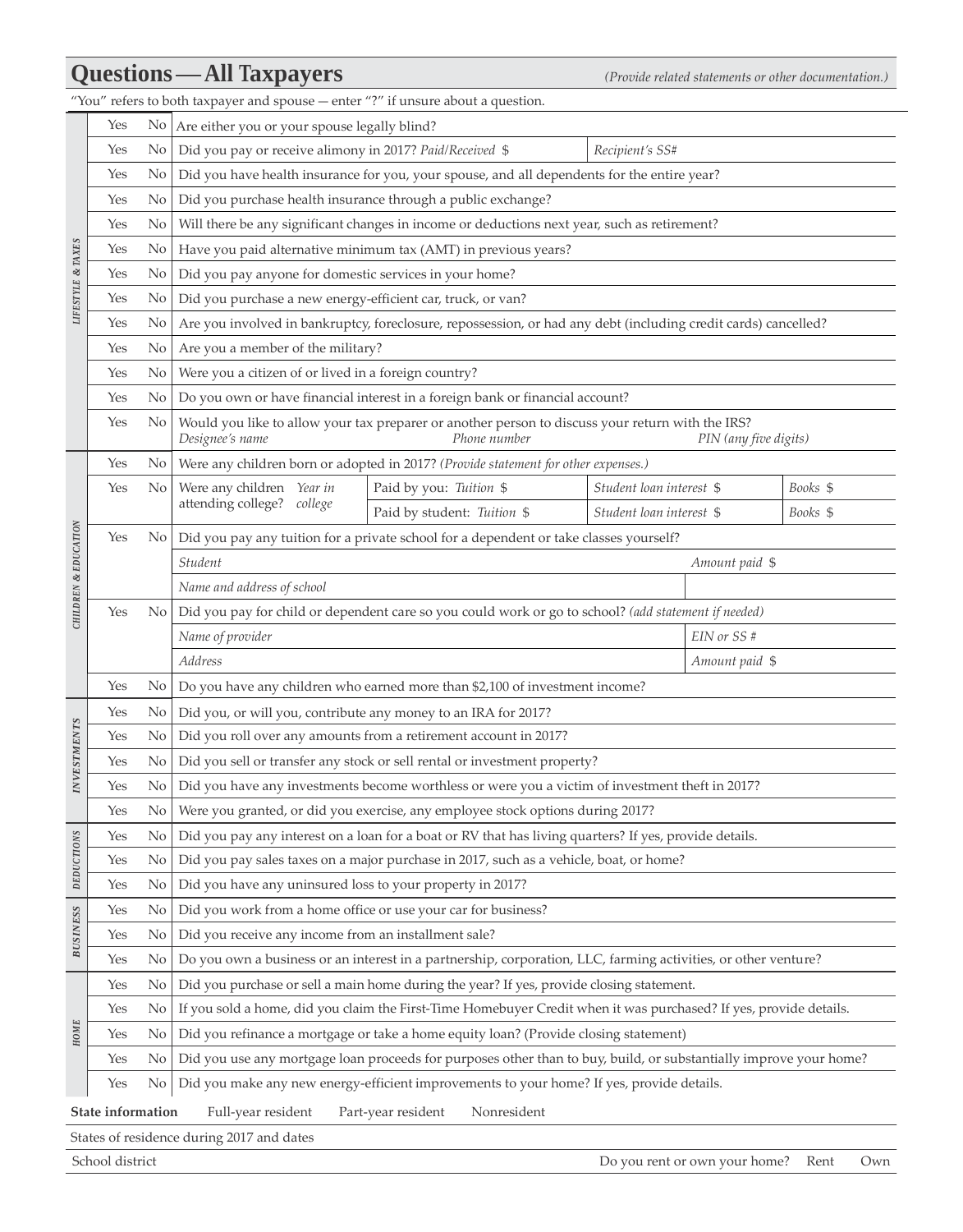### **Income Worksheet**

Provide to your preparer all Forms W-2, 1099-INT, 1099-DIV, 1099-R, 1099-MISC, and other income reporting statements. Do not list dollar amounts for the following forms. Your preparer will report the appropriate amounts.

|                                                           | Indicate "T" for taxpayer, "S" for spouse, "J" for joint                                                                   |    |    |       |                | Provide additional statements if more room is needed |                |  |
|-----------------------------------------------------------|----------------------------------------------------------------------------------------------------------------------------|----|----|-------|----------------|------------------------------------------------------|----------------|--|
|                                                           | Forms W-2 - Wage and Tax Statement                                                                                         |    |    |       |                |                                                      |                |  |
| T/S                                                       | Employer name                                                                                                              |    |    | T/S   |                | Employer name                                        |                |  |
|                                                           | 1)                                                                                                                         |    |    |       | 4)             |                                                      |                |  |
|                                                           | 2)                                                                                                                         |    |    |       | 5)             |                                                      |                |  |
|                                                           | 3)                                                                                                                         |    |    |       | 6)             |                                                      |                |  |
|                                                           | Forms 1099-INT - Interest Income                                                                                           |    |    |       |                |                                                      |                |  |
| T/S/J                                                     | Name of issuer                                                                                                             |    |    | T/S/J | Name of issuer |                                                      |                |  |
|                                                           | 1)                                                                                                                         |    |    |       | 4)             |                                                      |                |  |
|                                                           | 2)                                                                                                                         |    |    |       | 5)             |                                                      |                |  |
|                                                           | 3)                                                                                                                         |    |    |       | 6)             |                                                      |                |  |
|                                                           | Forms 1099-DIV - Dividends and Distributions                                                                               |    |    |       |                |                                                      |                |  |
| T/S/J                                                     | Name of issuer                                                                                                             |    |    | T/S/J | Name of issuer |                                                      |                |  |
|                                                           | 1)                                                                                                                         |    |    |       | 4)             |                                                      |                |  |
|                                                           | 2)                                                                                                                         |    |    |       | 5)             |                                                      |                |  |
| 3)                                                        |                                                                                                                            |    |    |       | 6)             |                                                      |                |  |
|                                                           | Forms 1099-R - Distributions From Pensions, Annuities, Retirement or Profit-Sharing Plans, IRAs, Insurance Contracts, Etc. |    |    |       |                |                                                      |                |  |
| Name of issuer<br>T/S                                     |                                                                                                                            |    |    | T/S   |                | Name of issuer                                       |                |  |
|                                                           | 1)                                                                                                                         |    |    |       | 4)             |                                                      |                |  |
|                                                           | 2)                                                                                                                         |    |    |       | 5)             |                                                      |                |  |
|                                                           | 3)                                                                                                                         |    |    |       | 6)             |                                                      |                |  |
|                                                           | If the distribution is before age 59½, give a reason to determine if an exception to penalty applies.                      |    |    |       |                |                                                      |                |  |
|                                                           | Tax-Exempt Interest (such as municipal bonds - include statement)                                                          |    |    |       |                |                                                      |                |  |
| Payer                                                     |                                                                                                                            | \$ |    | Payer |                |                                                      | \$             |  |
| <b>Other Income</b>                                       |                                                                                                                            |    |    |       |                |                                                      |                |  |
| State tax refund                                          |                                                                                                                            |    | \$ |       |                | Unreported tips                                      | \$             |  |
| Alimony                                                   |                                                                                                                            |    | \$ |       |                | Other                                                | \$             |  |
| Unemployment compensation                                 |                                                                                                                            |    | \$ |       |                |                                                      | \$             |  |
| Social Security (taxpayer) - provide SSA-1099 or RRB-1099 |                                                                                                                            |    | \$ |       |                |                                                      | \$             |  |
|                                                           | Social Security (spouse) - provide SSA-1099 or RRB-1099                                                                    |    | \$ |       |                |                                                      | $\frac{1}{2}$  |  |
|                                                           | Business income (see Sole Proprietorship Tax Organizer)                                                                    |    |    |       |                | Stock sales                                          | See "Sales and |  |
|                                                           | Rental income (see Rental Property Tax Organizer)                                                                          |    |    |       |                | Sale of other property                               | Exchanges      |  |
|                                                           | $\mathbf{C}$ . The set of $\mathbf{C}$ is the set of $\mathbf{W}$ is the set of $\mathbf{C}$                               |    |    |       |                |                                                      |                |  |

### **Sales and Exchanges Worksheet**

Provide information about sales of stock, real estate, or other property, along with Forms 1099-B, 1099-S, or other supporting statements.

| Description of property | Purchase date | Cost/basis | Sell date | Sale price |
|-------------------------|---------------|------------|-----------|------------|
|                         |               |            |           |            |
|                         |               |            |           |            |
|                         |               |            |           |            |

#### **Notes:**

•When stock is sold, you will usually receive Form 1099-B, *Proceeds From Broker and Barter Exchange Transactions,* reporting the proceeds from the sale. However, your statement will not always provide the cost/basis information necessary to compute gain or loss. If the statement does not contain the cost/basis information, you must provide it. You may need to contact your broker for questions about cost/basis and purchase dates of your stock accounts.

•Often, "transfers" of stock or mutual funds within a brokerage account are actually sales of one type of stock and purchase of another. Even if you did not receive any cash from the transaction, you may have taxable gain or loss.

•If your stock dividends are automatically reinvested, the dividends will be taxable even though you did not receive any cash. The transaction is treated as if you had received cash and purchased additional stock. When the stock is sold, the amount reinvested over the years is taken into account. You may need to contact your broker for questions about the amount of reinvested dividends.

•If you sold property other than stock, your taxable gain or loss will be determined by your cost/basis. The cost/basis is usually the original purchase price plus improvements (the cost of repairs and maintenance are not taken into account for cost/basis).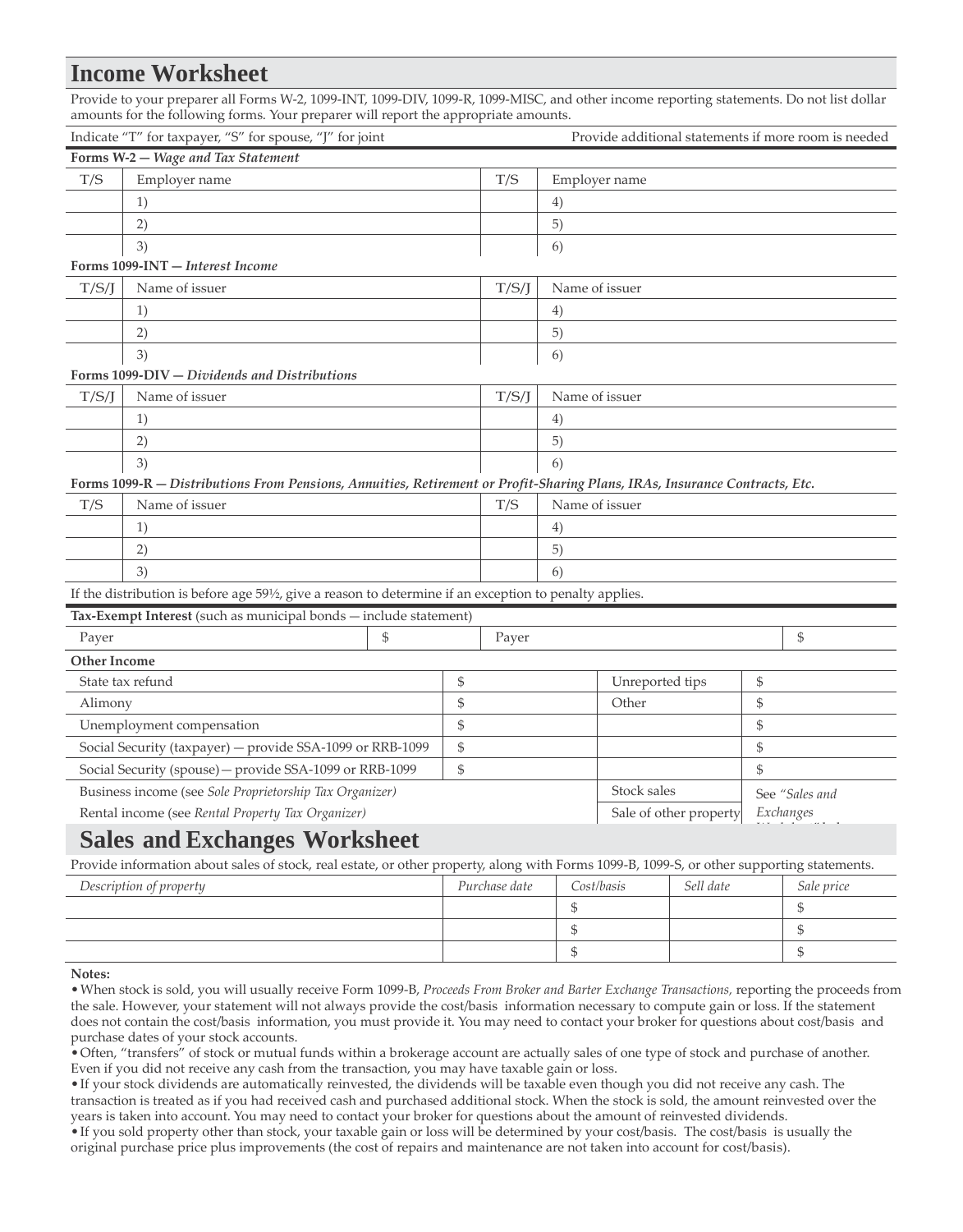# **Itemized Deductions Worksheet**

|                                                          |                                                  | Deductions must exceed \$6,300 Single, \$12,600 MFJ, \$9,300 HOH, or \$6,300 MFS to be a tax benefit.                                                                                                            |                 |                                                                                                                                                                                                            |              |                                                                                                                                                                                                           |                |  |
|----------------------------------------------------------|--------------------------------------------------|------------------------------------------------------------------------------------------------------------------------------------------------------------------------------------------------------------------|-----------------|------------------------------------------------------------------------------------------------------------------------------------------------------------------------------------------------------------|--------------|-----------------------------------------------------------------------------------------------------------------------------------------------------------------------------------------------------------|----------------|--|
|                                                          |                                                  | <b>Medical Expenses.</b> Must exceed 10% (7.5% for taxpayers age 65 or<br>older) of income to be a benefit $-$ include cost for dependents $-$ do<br>not include any expenses that were reimbursed by insurance. |                 |                                                                                                                                                                                                            |              | Charitable Contributions. If over \$500 in noncash charitable<br>contributions, provide details of contributions. New rules require<br>that the taxpayer retain documentation for all cash contributions. |                |  |
| Dentists                                                 | $\mathcal{S}$                                    | Hospitals                                                                                                                                                                                                        | \$              | Cash                                                                                                                                                                                                       |              |                                                                                                                                                                                                           | \$             |  |
| Doctors                                                  | \$                                               | Insurance                                                                                                                                                                                                        | \$              | Noncash contributions (FMV). Clothing or                                                                                                                                                                   |              |                                                                                                                                                                                                           |                |  |
| Equipment                                                | \$                                               | Prescriptions                                                                                                                                                                                                    | $\mathbb{S}$    | household items must be in good used condition or                                                                                                                                                          |              |                                                                                                                                                                                                           | \$             |  |
| Eyeglasses                                               | \$                                               | Other                                                                                                                                                                                                            | \$              | Did you transfer funds from an IRA directly to<br>a charity?<br>Yes                                                                                                                                        | No           |                                                                                                                                                                                                           |                |  |
| Medical miles:                                           |                                                  | @ 19¢                                                                                                                                                                                                            |                 |                                                                                                                                                                                                            |              |                                                                                                                                                                                                           | \$             |  |
|                                                          |                                                  | Taxes Paid. Do not include taxes paid for full or partial business<br>or rental-use property, including business use of the home.                                                                                |                 | Charitable mileage<br><b>Casualty and Theft Losses</b>                                                                                                                                                     |              |                                                                                                                                                                                                           |                |  |
| State withholding                                        |                                                  |                                                                                                                                                                                                                  | Reported on W-2 |                                                                                                                                                                                                            |              | If you suffered any sudden, unexpected damage or loss of property, or                                                                                                                                     |                |  |
|                                                          | State estimated taxes - paid in 2017             |                                                                                                                                                                                                                  | \$              | a theft, provide details to your tax preparer.                                                                                                                                                             |              | Yes                                                                                                                                                                                                       | N <sub>0</sub> |  |
| Real estate tax - residence<br>Real estate $tax - other$ |                                                  |                                                                                                                                                                                                                  | \$              | Miscellaneous Itemized Deductions. The following must exceed<br>2% of income to be a benefit. For use of home, or auto mileage, or other<br>job-related expenses, provide information on a separate sheet. |              |                                                                                                                                                                                                           |                |  |
|                                                          |                                                  |                                                                                                                                                                                                                  | \$              |                                                                                                                                                                                                            |              |                                                                                                                                                                                                           |                |  |
| Personal property taxes                                  |                                                  | $\mathbb{S}$                                                                                                                                                                                                     |                 | Were any expenses reimbursed by your employer? Yes No                                                                                                                                                      |              |                                                                                                                                                                                                           |                |  |
|                                                          | Property tax refund - received in 2017           |                                                                                                                                                                                                                  | $$^{(1)}$$      | Dues                                                                                                                                                                                                       | \$           | Supplies                                                                                                                                                                                                  | \$             |  |
| Foreign tax paid                                         |                                                  |                                                                                                                                                                                                                  | \$              | Investment                                                                                                                                                                                                 | \$           | Tax prep fees                                                                                                                                                                                             | \$             |  |
| Other                                                    |                                                  |                                                                                                                                                                                                                  | \$              | expenses                                                                                                                                                                                                   |              |                                                                                                                                                                                                           |                |  |
| Other                                                    |                                                  |                                                                                                                                                                                                                  | $\mathbb{S}$    | Job education                                                                                                                                                                                              | \$           | Tools                                                                                                                                                                                                     | \$             |  |
|                                                          | Balance paid in 2017 from prior year returns (do |                                                                                                                                                                                                                  |                 | Job seeking                                                                                                                                                                                                | \$           | Uniforms                                                                                                                                                                                                  | \$             |  |
|                                                          | not include interest or penalties)               |                                                                                                                                                                                                                  | $\mathcal{S}$   | Legal fees                                                                                                                                                                                                 | \$           | Union dues                                                                                                                                                                                                | \$             |  |
|                                                          |                                                  | Did you keep receipts for sales tax paid during 2017?                                                                                                                                                            | Yes             | Licenses                                                                                                                                                                                                   | $\mathbb{S}$ | Other                                                                                                                                                                                                     | $\mathbb{S}$   |  |
|                                                          |                                                  | No Did you purchase a car, plane, boat, or home in 2017?                                                                                                                                                         | Yes             | Safety equipment                                                                                                                                                                                           | \$           | Other                                                                                                                                                                                                     | \$             |  |
| No Sales tax paid \$<br>Purchase paid \$                 |                                                  |                                                                                                                                                                                                                  | Date            | Subscriptions                                                                                                                                                                                              | \$           | Other                                                                                                                                                                                                     | \$             |  |
|                                                          |                                                  | Interest Paid. Do not include interest paid for full or partial<br>business or rental-use property, including business use of the home.<br>Provide all Forms 1098 or lender information and ID numbers.          |                 | not subject to a 2% of income limit.                                                                                                                                                                       |              | Other Miscellaneous Deductions. The following deductions are                                                                                                                                              |                |  |
| Main home                                                | \$                                               | Equity loan                                                                                                                                                                                                      | \$              | Gambling losses                                                                                                                                                                                            | \$           | Federal estate<br>tax on IRD                                                                                                                                                                              | \$             |  |
| Second                                                   | \$                                               | Equity loan                                                                                                                                                                                                      | $\mathbb{S}$    | Impairment-                                                                                                                                                                                                | \$           | Loss from box                                                                                                                                                                                             | $\mathcal{S}$  |  |
| Points                                                   | $\mathbb{S}$                                     | Investment interest                                                                                                                                                                                              | $\mathcal{S}$   | related                                                                                                                                                                                                    |              | 2, K-1, Form                                                                                                                                                                                              |                |  |
|                                                          |                                                  | Did you pay a mortgage insurance premium when you purchased your home? Amount \$                                                                                                                                 |                 |                                                                                                                                                                                                            | Date         |                                                                                                                                                                                                           |                |  |

# **Other Deductions or Questions**

**Notes:** • Gambling losses are deductible only up to the amount of gambling winnings reported. A log must be kept to verify losses.

• Work clothing is not deductible if adaptable for every day wear. Exception for safety equipment, such as steel-toe boots.

• Legal expenses are deductible only if related to producing or collecting taxable income.

• Expenses to enable individuals, who are physically or mentally impaired, to work are generally deductible.

| <b>Adjustments Worksheet</b>                                                                                                                      |              |
|---------------------------------------------------------------------------------------------------------------------------------------------------|--------------|
| Educator expenses. Classroom expenses of teachers, counselors, and principals. Maximum \$250 each.                                                |              |
| Health savings account deduction (HSA).                                                                                                           | S            |
| Self-employed SEP, SIMPLE, and qualified plans. Some contributions for 2017 may be made in 2017.                                                  | \$           |
| Self-employed health insurance deduction. Sole proprietors, partners, and 2% S corporation shareholders if not eligible<br>for employer coverage. | \$           |
| Penalty on early withdrawal of savings.                                                                                                           | Я            |
| IRA deduction. For traditional IRAs. Roth IRAs are not deductible. Some contributions for 2017 may be made in 2017.                               |              |
| Student loan interest deduction. Paid for taxpayers and dependents. Income limits apply.                                                          | \$           |
| Tuition and fees deduction. Qualified tuition and fees if not claiming education credits. Income limits apply.                                    | S            |
| Moving expenses. Job-related move and at least 50 mile increase in commuting distance.                                                            | Ask preparer |
| Business expenses of reservists, performing artists, and fee-based government officials.                                                          | Ask preparer |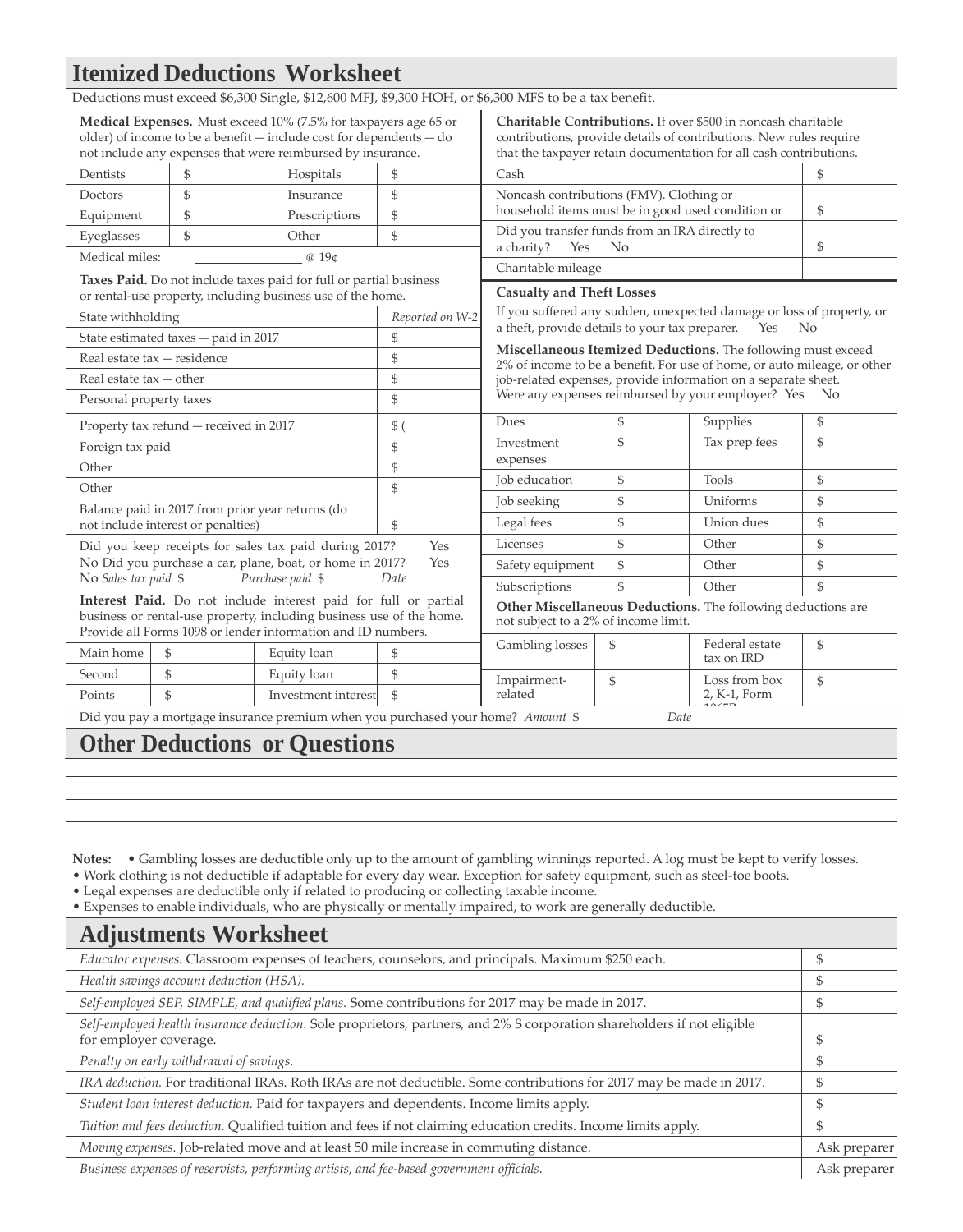# **Estimated Tax Payments—Tax Year 2017**

| Installment<br>Date paid<br>Date paid<br>Federal<br><i>State</i><br>First<br>Second<br>Third<br>Fourth |                                  |  |  |
|--------------------------------------------------------------------------------------------------------|----------------------------------|--|--|
|                                                                                                        |                                  |  |  |
|                                                                                                        |                                  |  |  |
|                                                                                                        |                                  |  |  |
|                                                                                                        |                                  |  |  |
|                                                                                                        |                                  |  |  |
|                                                                                                        | Amount applied from 2015 refund? |  |  |
| Total                                                                                                  |                                  |  |  |

# **Tax Preparation Checklist**

Please provide the following documentation:

All Forms W-2 (wages), 1099-INT (interest), 1099-DIV (dividends), 1099-B (proceeds from broker or barter transactions), 1099-R (pensions and IRA distributions), Schedules K-1 from partnerships, S corporations, estates and trusts, and other income reporting statements, including all copies provided from the payer.

Form 1095-A (for health insurance purchased through a public exchange), Form 1095-B (for health insurance purchased outside of a public exchange), or Form 1095-C (for employer-provided health insurance coverage).

If you are a new client, provide copies of last year's tax returns.

The completed Individual Income Tax Organizer. *Note:* If you choose not to fill out the organizer, you must at least answer the "Yes" or "No" questions under "Questions—All Taxpayers."

Copy of the closing statement if you bought or sold real estate.

Mileage figures for any automobile expenses claimed, including total mileage, commuting mileage, and business mileage. Detail of estimated tax payments made, if any.

Income and deductions categorized on a separate sheet for business or rental activities.

List of itemized deductions categorized on a separate sheet for medical, taxes, interest, charitable, and miscellaneous deductions. Copy of all acknowledgement letters received from charitable organizations for contributions made in 2017.

# **Tax Return Preparation**

We will prepare your tax return based on information you provide. In the event your return is audited, you will be responsible for verifying the items reported. It is important that you review the return carefully before signing to make sure the information is correct. Unless otherwise stated, the services for preparation of your return do not include auditing, review, or any other verification or assurance.

# **Taxpayer Responsibilities**

- You agree to provide us all income and deductible expense information. If you receive additional information after we begin working on your return, you will contact us immediately to ensure your completed tax returns contain all relevant information.
- You affirm that all expenses or other deduction amounts are accurate and that you have all required supporting written records. In some cases, we will ask to review your documentation.
- You must be able to provide written records of all items included on your return if audited by either the IRS or state tax authority. We can provide guidance concerning what evidence is acceptable.
	- You must review the return carefully before signing to make sure the information is correct.

• Fees must be paid before your tax return is delivered to you or filed for you. If you terminate this engagement before completion, you agree to pay a fee for work completed. A retainer is required for preparation of late returns.

• You should keep a copy of your tax return and any related tax documents. You may be assessed a fee if you request a copy in the future.

**Signatures.** By signing below, you acknowledge that you have read, understand, and accept your obligations and responsibilities. For a joint return, both taxpayers must sign.

*Taxpayer Spouse Date*

# **Privacy Policy**

The nature of our work requires us to collect certain nonpublic information. We collect financial and personal information from applications, worksheets, reporting statements, and other forms, as well as interviews and conversations with our clients and affiliates. We may also review banking and credit card information about our clients in the performance of receipt of payment. Under our policy, all information we obtain about you will be provided by you or obtained with your permission.

Our firm has procedures and policies in place to protect your confidential information. We restrict access to your confidential information to those within our firm who need to know in order to provide you with services. We will not disclose your personal information to a third party without your permission, except where required by law. We maintain physical, electronic, and procedural safeguards in compliance with federal regulations that protect your personal information from unauthorized access.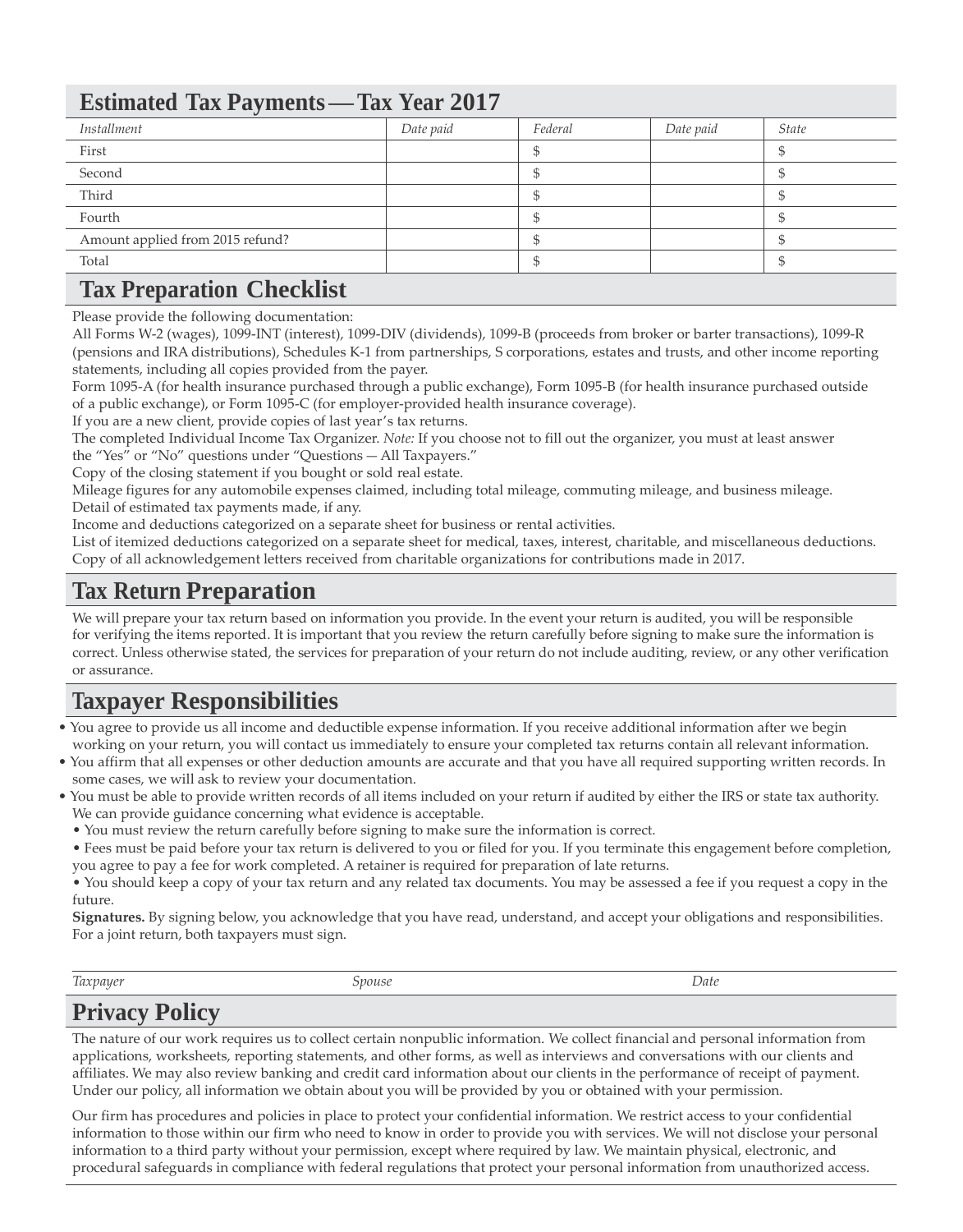#### **Sole Proprietor General Information**

|                                                                                                                               |                                                                         | sole proprietor General Information                                                                                                            |         |                 |            |                       |               |  |  |  |  |
|-------------------------------------------------------------------------------------------------------------------------------|-------------------------------------------------------------------------|------------------------------------------------------------------------------------------------------------------------------------------------|---------|-----------------|------------|-----------------------|---------------|--|--|--|--|
|                                                                                                                               |                                                                         | Name of sole proprietor                                                                                                                        |         |                 |            |                       |               |  |  |  |  |
|                                                                                                                               | Business name (if different)<br>EIN (if applicable)                     |                                                                                                                                                |         |                 |            |                       |               |  |  |  |  |
|                                                                                                                               |                                                                         | Business address (if different from home address)                                                                                              |         |                 |            |                       |               |  |  |  |  |
|                                                                                                                               |                                                                         | Principal business activity                                                                                                                    |         |                 |            | Date business started |               |  |  |  |  |
|                                                                                                                               |                                                                         | Principal product or service                                                                                                                   |         |                 |            |                       |               |  |  |  |  |
| No<br>Was the primary purpose of the business activity to realize a profit?<br>Yes                                            |                                                                         |                                                                                                                                                |         |                 |            |                       |               |  |  |  |  |
| Yes                                                                                                                           | No<br>Did you materially participate in the operation of this business? |                                                                                                                                                |         |                 |            |                       |               |  |  |  |  |
| Yes                                                                                                                           | N <sub>o</sub>                                                          | Has the business reported any losses in prior years?                                                                                           |         |                 |            |                       |               |  |  |  |  |
|                                                                                                                               |                                                                         | Accounting method:<br>Cash                                                                                                                     | Accrual | Other (specify) |            |                       |               |  |  |  |  |
| Yes                                                                                                                           | No                                                                      | Does the business file under a calendar year? (If no, what is the fiscal year?)                                                                |         |                 |            |                       |               |  |  |  |  |
|                                                                                                                               |                                                                         | <b>Sole Proprietor Specific Questions</b>                                                                                                      |         |                 |            |                       |               |  |  |  |  |
| Yes                                                                                                                           |                                                                         | No   Did you pay any family members for services?                                                                                              |         |                 |            |                       |               |  |  |  |  |
| Yes                                                                                                                           | $\overline{N_{0}}$                                                      | Did you make any payments of \$600 or more to subcontractors, attorneys, accountants, directors, etc.?                                         |         |                 |            |                       |               |  |  |  |  |
| Yes                                                                                                                           | No                                                                      | If Yes, did you issue Form 1099-MISC? List name and social security number (SSN) for each person to whom you paid \$600 or more.               |         |                 |            |                       |               |  |  |  |  |
|                                                                                                                               |                                                                         | Name                                                                                                                                           |         |                 | <b>SSN</b> |                       |               |  |  |  |  |
|                                                                                                                               |                                                                         | Name                                                                                                                                           |         |                 | <b>SSN</b> |                       |               |  |  |  |  |
| Yes                                                                                                                           | No.                                                                     | Did you make, or do you plan to make, any contributions to a self-employed retirement plan?                                                    |         |                 |            |                       |               |  |  |  |  |
|                                                                                                                               | $\mathbb{S}$<br>Type of plan<br>Amount contributed                      |                                                                                                                                                |         |                 |            |                       |               |  |  |  |  |
| \$<br>Did you pay for your own health/dental insurance? If Yes, provide amount of premiums paid during the year.<br>Yes<br>No |                                                                         |                                                                                                                                                |         |                 |            |                       |               |  |  |  |  |
| Yes                                                                                                                           | $\overline{N_{0}}$                                                      | Did you have any employees?                                                                                                                    |         |                 |            |                       |               |  |  |  |  |
| Yes                                                                                                                           | No.                                                                     | Did you have any bartering transactions in 2017?                                                                                               |         |                 |            |                       |               |  |  |  |  |
|                                                                                                                               |                                                                         | <b>Sole Proprietor Business Income</b>                                                                                                         |         |                 |            |                       |               |  |  |  |  |
|                                                                                                                               |                                                                         | Gross receipts or sales (if you received Forms 1099-MISC, list name of payer and amount separately from gross receipts or sales)               |         |                 |            |                       | \$            |  |  |  |  |
|                                                                                                                               | Form 1099-MISC                                                          | \$                                                                                                                                             |         | Form 1099-K     |            | \$                    |               |  |  |  |  |
|                                                                                                                               |                                                                         | \$<br>Form 1099-MISC                                                                                                                           |         | Form 1099-K     |            | \$                    |               |  |  |  |  |
|                                                                                                                               |                                                                         | Total of all Forms 1099-MISC and 1099-K received                                                                                               |         |                 |            |                       | \$            |  |  |  |  |
|                                                                                                                               |                                                                         | Returns and allowances                                                                                                                         |         |                 |            |                       | \$            |  |  |  |  |
|                                                                                                                               |                                                                         | Other income (not included in gross receipts above)                                                                                            |         |                 |            |                       | \$            |  |  |  |  |
|                                                                                                                               |                                                                         | Form 1099-MISC. You may receive Form 1099-MISC (instead of Form W-2) if you are not classified as an employee. If you receive Form 1099-       |         |                 |            |                       |               |  |  |  |  |
|                                                                                                                               |                                                                         | MISC, you are generally required to file Schedule C, Profit or Loss From Business, claim any expenses associated with the income received, and |         |                 |            |                       |               |  |  |  |  |
|                                                                                                                               |                                                                         | must pay self-employment (SE) tax on the income.                                                                                               |         |                 |            |                       |               |  |  |  |  |
|                                                                                                                               |                                                                         | Sole Proprietor Cost of Goods Sold (for manufacturers, wholesalers, and businesses that make, buy, or sell goods)                              |         |                 |            |                       |               |  |  |  |  |
|                                                                                                                               |                                                                         | Inventory at the beginning of the year                                                                                                         |         |                 |            |                       | \$            |  |  |  |  |
| Purchases                                                                                                                     |                                                                         |                                                                                                                                                |         |                 |            |                       | \$            |  |  |  |  |
| Cost of labor                                                                                                                 |                                                                         |                                                                                                                                                |         |                 |            |                       | $\mathbb{S}$  |  |  |  |  |
|                                                                                                                               |                                                                         | Materials and supplies                                                                                                                         |         |                 |            |                       | $\mathcal{S}$ |  |  |  |  |
|                                                                                                                               |                                                                         | Inventory at the end of the year                                                                                                               |         |                 |            |                       | \$            |  |  |  |  |
|                                                                                                                               |                                                                         | <b>Sole Proprietor Business Expenses</b>                                                                                                       |         |                 |            |                       |               |  |  |  |  |
| Advertising                                                                                                                   |                                                                         |                                                                                                                                                | \$      | Office supplies |            |                       | \$            |  |  |  |  |
| $\mathfrak{S}$<br>$\mathbb{S}$<br>Bad debts<br>Start-up costs (first year of business)                                        |                                                                         |                                                                                                                                                |         |                 |            |                       |               |  |  |  |  |

| Bad debts                                                                                                   | \$ | Start-up costs (first year of business)   |  |  |  |  |
|-------------------------------------------------------------------------------------------------------------|----|-------------------------------------------|--|--|--|--|
| Bank charges                                                                                                | \$ | Pension and profit sharing plans          |  |  |  |  |
| <b>Business licenses</b>                                                                                    | \$ | Rent or lease - car, machinery, equipment |  |  |  |  |
| Commissions and fees                                                                                        | \$ | Rent or lease - other business property   |  |  |  |  |
| Contract labor*                                                                                             | \$ | Repairs and maintenance                   |  |  |  |  |
| Employee benefit programs                                                                                   | \$ | Supplies (not included in inventory cost) |  |  |  |  |
| Employee health care plans                                                                                  | \$ | $Taxes - payroll*$                        |  |  |  |  |
| Entertainment and business (in town) meals                                                                  | S  | Taxes – property                          |  |  |  |  |
| Gifts                                                                                                       | \$ | $Taxes - sales$                           |  |  |  |  |
| Insurance (other than health insurance)                                                                     | \$ | Taxes - state                             |  |  |  |  |
| Interest – mortgage                                                                                         | \$ | Telephone                                 |  |  |  |  |
| Interest – other                                                                                            | \$ | <b>Utilities</b>                          |  |  |  |  |
| Internet service                                                                                            | \$ | Wages*                                    |  |  |  |  |
| Legal and professional services                                                                             | \$ | Other                                     |  |  |  |  |
| Management fees                                                                                             | \$ | Other                                     |  |  |  |  |
| * Provide copies of Form W-3, Form 940, Form 941, Form 1096, Form 1099-MISC, and any state tax forms filed. |    |                                           |  |  |  |  |
|                                                                                                             |    |                                           |  |  |  |  |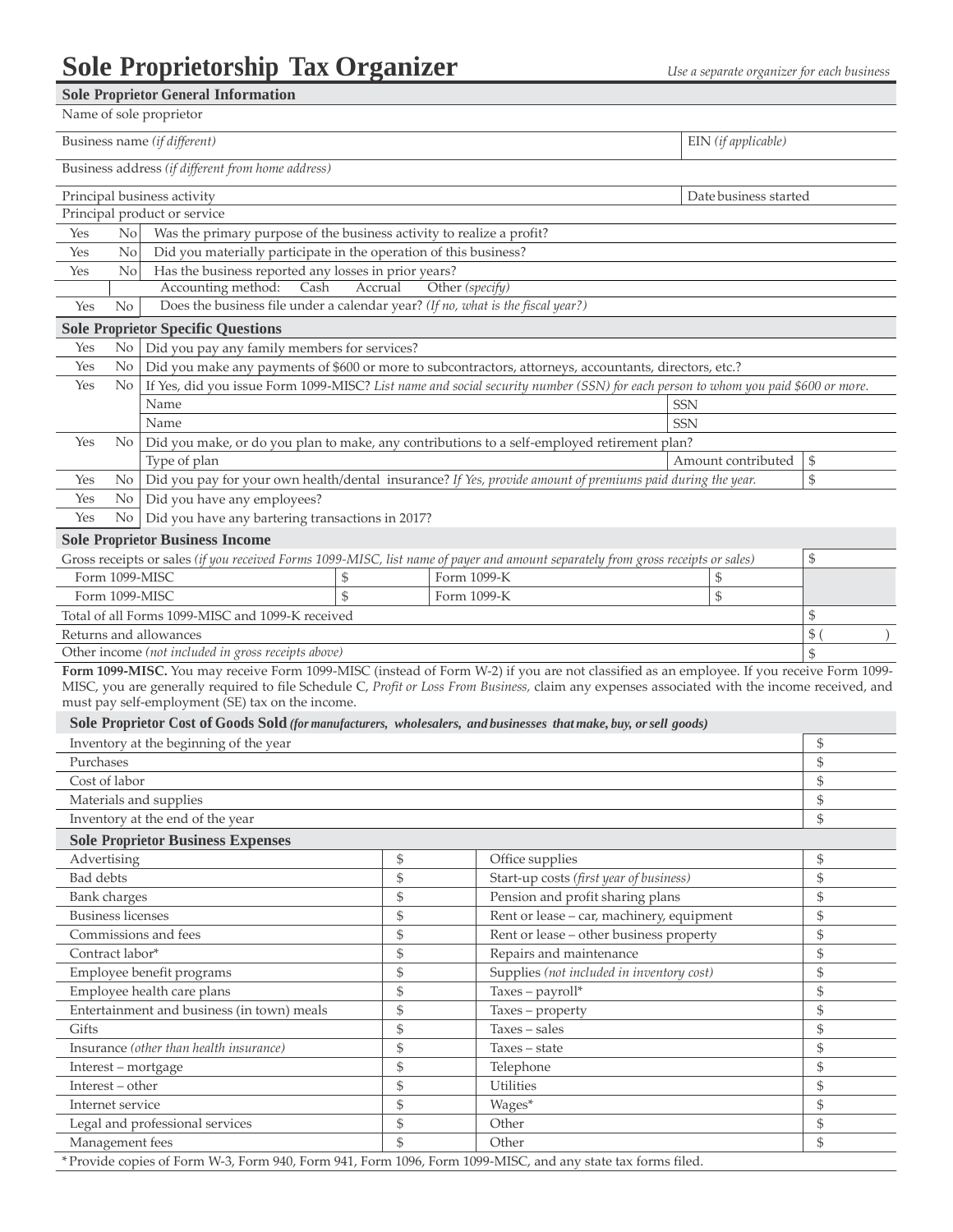**Other Business Expenses –** *List out type and expense amount*

**Car Expenses** *(use a separate form for each vehicle)*

| $ -$ |  |  |
|------|--|--|
|      |  |  |
|      |  |  |
|      |  |  |
|      |  |  |
|      |  |  |
|      |  |  |
|      |  |  |
|      |  |  |
|      |  |  |
|      |  |  |
|      |  |  |

| Make/Model           |                                                               | Date car placed in service           |                 |
|----------------------|---------------------------------------------------------------|--------------------------------------|-----------------|
| Yes                  | No   Car available for personal use during off-duty hours?    |                                      |                 |
| Yes<br>No            | Do you (or your spouse) have any other cars for personal use? | Did you trade in your car this year? | Yes No          |
| Yes<br>No            | Do you have evidence?                                         | Cost of trade-in                     | Trade-in value  |
| Yes                  | No Is your evidence written?                                  |                                      |                 |
|                      | Mileage                                                       |                                      | Actual Expenses |
|                      | Beginning of year odometer                                    | Gas/oil                              |                 |
| End of year odometer |                                                               | Insurance                            |                 |
| Business mileage     |                                                               | Parking fees/tolls                   |                 |
| Commuting mileage    |                                                               | Registration/fees                    |                 |
| Other mileage        |                                                               | Repairs                              |                 |

Generally, you can use either the standard mileage rate or actual expenses to figure the deductible costs of operating your car for business purposes. However, to use the standard mileage rate, it must be used in the first year the car is available for business. In later years, you can then choose between either the standard mileage rate method or actual expenses.

#### **Travel Expenses**

• **Meals.** You can deduct the cost of meals while traveling away from home on business. You can use the actual cost of your meals or the standard meal allowance per diem, which can vary by location.

• **Travel/Lodging.** You can deduct the ordinary and necessary ex- penses of traveling away from your home for business purposes. Included expenses are transportation, airfare, taxi, lodging, etc.

| City visited (for per diem) | # of days in city | $\circ$ $\circ$<br>City visited (for per diem) | # of days in city |
|-----------------------------|-------------------|------------------------------------------------|-------------------|
|                             |                   |                                                |                   |
|                             |                   |                                                |                   |
|                             |                   |                                                |                   |
|                             |                   |                                                |                   |
|                             |                   |                                                |                   |
| Travel expenses             |                   |                                                |                   |
| Airfare                     |                   | Other travel expenses (describe below)         |                   |
| Bus, train, taxi            | æ                 |                                                | r.                |
| Entertainment               |                   |                                                | л                 |
| Lodging                     |                   |                                                | л                 |
| Parking and tolls           |                   |                                                |                   |
| Meals (actual receipts)     |                   |                                                | æ                 |

| Equipment Purchases - Enter the following information for depreciable assets purchased that have a useful life greater than one year |                |      |                |        |
|--------------------------------------------------------------------------------------------------------------------------------------|----------------|------|----------------|--------|
| Asset                                                                                                                                | Date purchased | Cost | Date placed in | New or |
|                                                                                                                                      |                |      |                |        |
|                                                                                                                                      |                |      |                |        |
|                                                                                                                                      |                |      |                |        |
|                                                                                                                                      |                |      |                |        |
|                                                                                                                                      |                |      |                |        |
|                                                                                                                                      |                |      |                |        |
|                                                                                                                                      |                |      |                |        |
|                                                                                                                                      |                |      |                |        |
|                                                                                                                                      |                |      |                |        |
|                                                                                                                                      |                |      |                |        |

**Depreciation.** If property you acquire to use in your business is expected to last more than one year, you generally cannot deduct the entire cost as a business expense. Depreciation spreads out the cost of a business asset allowing you to recover the cost or other basis of property over a period of years. It is an annual allowance for the wear and tear, deterioration, or uselessness of property. The IRS has outlined a useful life (a set number of years) for most assets.